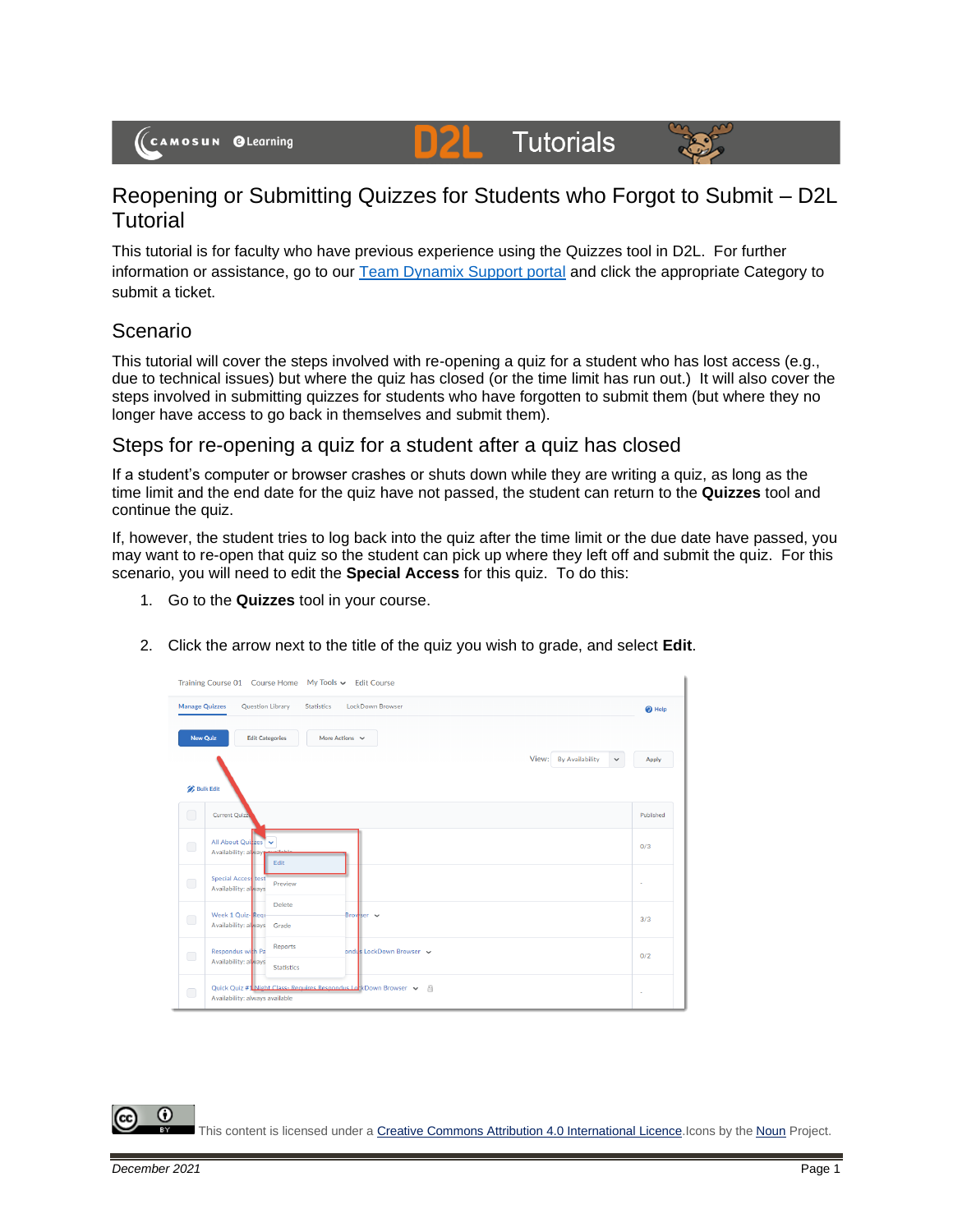3. In the **Restrictions** tab, scroll down to **Special Access** (at the bottom of the page), and select **Allow only users with special access to see this quiz** to ensure only the selected student(s) can see the quiz. Click **Add Users to Special Access**.

| <b>Optional Advanced Restrictions</b>                                                                                                                                                                                                                                                                                                     |  |  |  |  |  |
|-------------------------------------------------------------------------------------------------------------------------------------------------------------------------------------------------------------------------------------------------------------------------------------------------------------------------------------------|--|--|--|--|--|
| <b>Expand optional advanced restrictions</b><br>D                                                                                                                                                                                                                                                                                         |  |  |  |  |  |
| <b>Timing</b>                                                                                                                                                                                                                                                                                                                             |  |  |  |  |  |
| Recommended Time Limit <sup>O</sup> Enforced Time Limit                                                                                                                                                                                                                                                                                   |  |  |  |  |  |
| <b>Time Limit</b><br><b>Grace Period</b>                                                                                                                                                                                                                                                                                                  |  |  |  |  |  |
| minute(s) before flagged as exceeded time limit<br>minute(s)<br>10<br>1                                                                                                                                                                                                                                                                   |  |  |  |  |  |
| <b>Exceeded Time Limit ehaviour</b><br>After the grace eriod, flag the quiz attempt as exceeded time limit, and<br>Allow the student to continue working<br>Prevent the student from making further changes<br>All $\mathcal{N}$ the student to continue working, but automatically score the attempt as zero after an extended deadline. |  |  |  |  |  |
| Special Access                                                                                                                                                                                                                                                                                                                            |  |  |  |  |  |
| <b>Type of Access</b><br>Allow selected users special access to this quiz<br>Allow only users with special access to see this quized                                                                                                                                                                                                      |  |  |  |  |  |
| <b>Add Users to Special Access</b>                                                                                                                                                                                                                                                                                                        |  |  |  |  |  |
| <b>Save and Close</b><br>Save<br>Cancel                                                                                                                                                                                                                                                                                                   |  |  |  |  |  |

4. Set the desired **Due**, **Start**, and/or **End** dates as well as the **Access** limits for the student(s).

| $\blacktriangleright$ Has Due Date   |                                                                           |     |                                                                                                                |
|--------------------------------------|---------------------------------------------------------------------------|-----|----------------------------------------------------------------------------------------------------------------|
| $9 - 19 - 2018$                      | 5:24 PM                                                                   | Now |                                                                                                                |
|                                      | Canada - Vancouver                                                        |     |                                                                                                                |
| <b>Availability</b>                  |                                                                           |     |                                                                                                                |
| <b>Has Start Date</b>                |                                                                           |     |                                                                                                                |
| $9 - 12 - 2018$                      | 10:24 AM                                                                  | Now |                                                                                                                |
|                                      | Canada - Vancouver                                                        |     |                                                                                                                |
| Has End Date                         |                                                                           |     |                                                                                                                |
| $9 - 19 - 2018$                      | 5:24 PM                                                                   | Now |                                                                                                                |
|                                      | Canada - Vancouver                                                        |     |                                                                                                                |
| Timing                               |                                                                           |     |                                                                                                                |
| <b>Time Limit</b>                    |                                                                           |     |                                                                                                                |
| minute(s)<br>10                      | Assign an alternative grace period                                        |     |                                                                                                                |
| <b>Grace Period</b>                  |                                                                           |     |                                                                                                                |
|                                      | minute(s) before flagged as exceeded time limit                           |     |                                                                                                                |
|                                      |                                                                           |     |                                                                                                                |
|                                      |                                                                           |     |                                                                                                                |
|                                      | Assign an alternative behaviour for exceeding the time limit              |     |                                                                                                                |
| <b>Exceeded Time Limit Behaviour</b> |                                                                           |     |                                                                                                                |
|                                      | After the grace period, flag the quiz attempt as exceeded time limit, and |     |                                                                                                                |
|                                      | Allow the student to continue working                                     |     |                                                                                                                |
|                                      | • Prevent the student from making further changes                         |     |                                                                                                                |
|                                      |                                                                           |     | Allow the student to continue working, but automatically score the attempt as zero after an extended deadline. |

This content is licensed under [a Creative Commons Attribution 4.0 International Licence.I](https://creativecommons.org/licenses/by/4.0/)cons by the [Noun](https://creativecommons.org/website-icons/) Project.

 $\odot$ 

(cc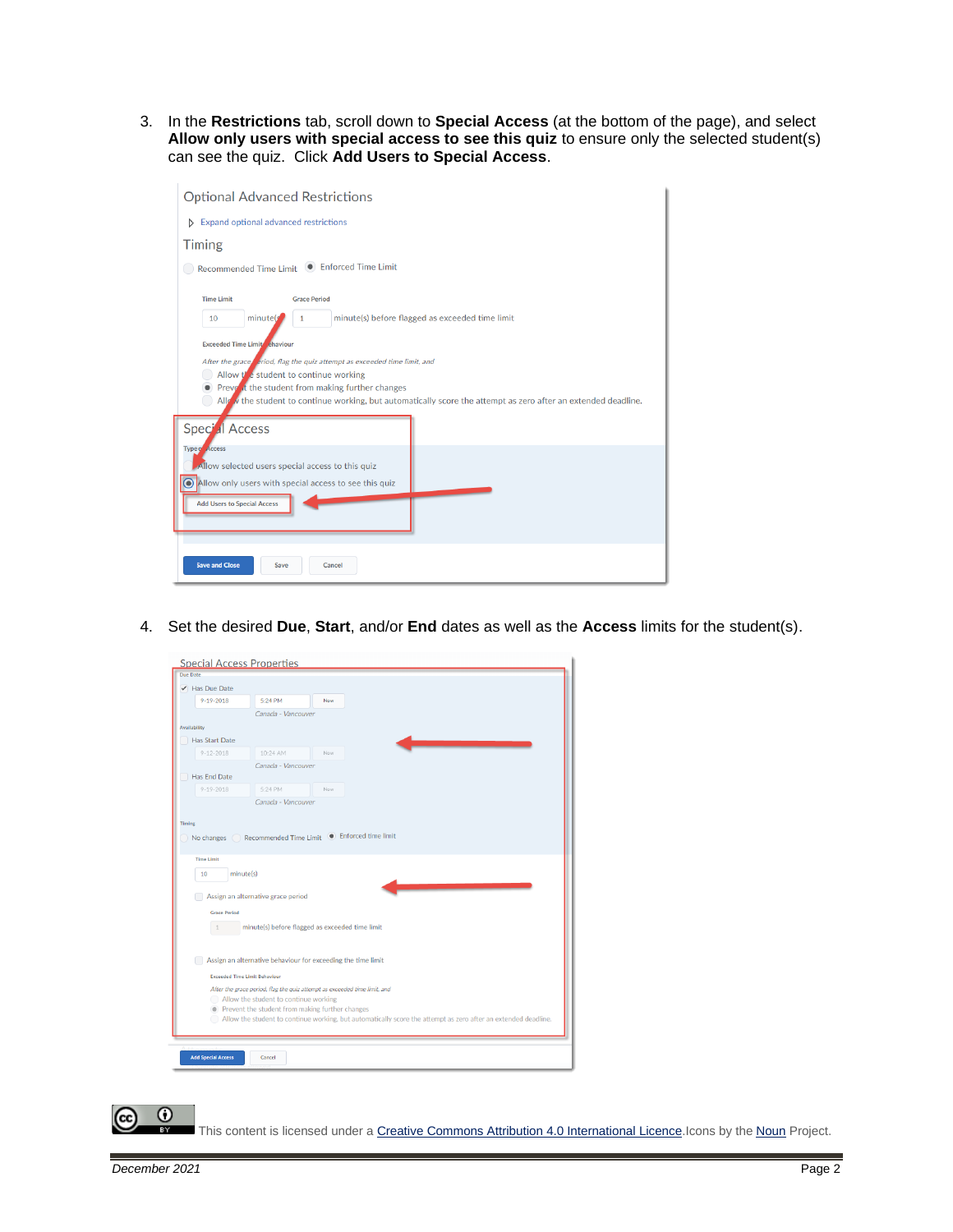5. Scroll down to the **Users** area, and select the name(s) of the student(s) you want to re-open the quiz for. Click **Add Special Access**.

| <b>Users</b>              | <b>Contract Contract Contract</b> |              | <b>Contract Contract Contract</b>  |             |             |
|---------------------------|-----------------------------------|--------------|------------------------------------|-------------|-------------|
| View By: User             |                                   | $\checkmark$ | Apply                              |             |             |
| Search For                |                                   | Q            | <b>Show Search Options</b>         |             |             |
| $\bigcirc$                | First Name . Last Name, Id        |              |                                    |             |             |
|                           |                                   |              | Demo A_Student (Id: ADemo_Student) |             |             |
| ☑                         | Training01 Student                |              |                                    |             |             |
| $\bigcirc$                | Training02 Student                |              |                                    |             |             |
| $\Box$                    | Training03 Student                |              |                                    |             |             |
| $\Box$                    | <b>Training04 Student</b>         |              |                                    |             |             |
| <b>Add Special Access</b> |                                   |              | Cancel                             | 20 per page | $\check{~}$ |

6. The selected student(s) will now be able to access the already active quiz for the set time periods (note that for this Special Access scenario, no other students will be able to access the quiz), and finish what they started earlier.

#### Steps for submitting a completed quiz for a student

If a student has forgotten to submit a quiz, but has saved all their answers, and cannot get back into the quiz because the time limit or due date has passed, you can go into the quiz and submit it on their behalf. To do this:

- 1. Go to the **Quizzes** tool in your course.
- 2. Click the arrow next to the title of the quiz you wish to grade, and select **Grade.**

| <b>Manage Quizzes</b> | Question Library<br><b>Statistics</b><br><b>LockDown Browser</b>                                      | $\Theta$ Help |
|-----------------------|-------------------------------------------------------------------------------------------------------|---------------|
| <b>New Quiz</b>       | <b>Edit Categories</b><br>More Actions $\sim$<br>View: By Availability<br>$\checkmark$                | Apply         |
| <b>Bulk Edit</b>      |                                                                                                       |               |
| $\Box$                | <b>Current Quizzes</b>                                                                                | Published     |
| $\Box$                | All About Quizzes<br>Availability: always<br>Edit                                                     | 0/3           |
| $\bigcirc$            | Special Access test<br>review<br>Availability: always                                                 |               |
| $\bigcirc$            | elete<br>Week 1 Quiz Require<br>Browser v<br>Availability: a ways Grade                               | 3/3           |
| $\Box$                | Reports<br>Respondus with Pa<br>ondus LockDown Browser v<br>Availability: always<br><b>Statistics</b> | 0/2           |
| $\bigcirc$            | Quick Quiz #1 Night Class-Requires Respondus LuckDown Browser v A<br>Availability: always available   |               |

This content is licensed under [a Creative Commons Attribution 4.0 International Licence.I](https://creativecommons.org/licenses/by/4.0/)cons by the [Noun](https://creativecommons.org/website-icons/) Project.

Œ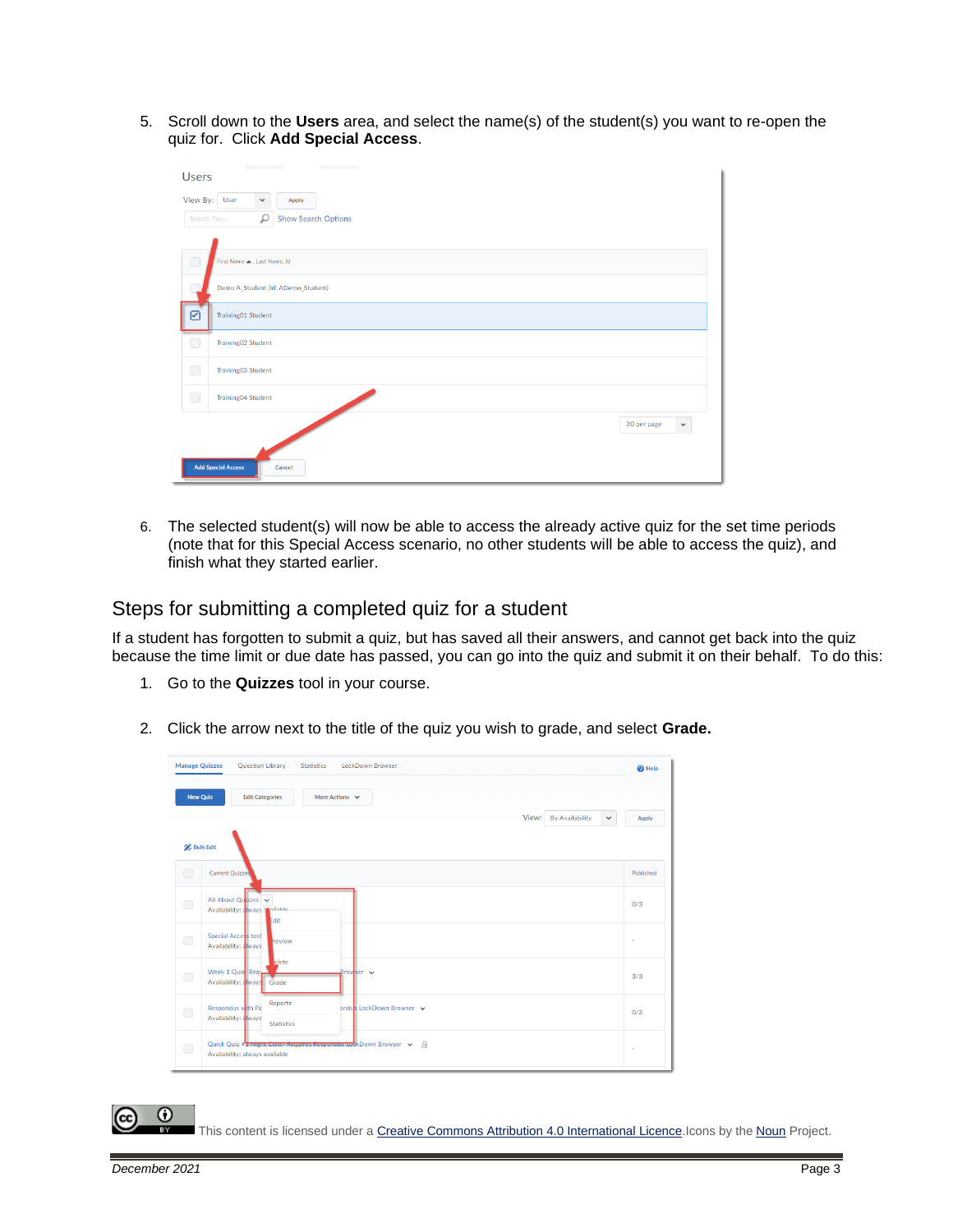3. First, click the **Restrict to** drop-down menu and select **All users**. Then click on the magnifying glass next to the **Search For:** box. You will now see a list of all students, those who have completed the quiz and those who have not.

| Grade Quiz - All About Quizzes .                                                                                                                                                                                                                                   |                                                 |  |  |  |
|--------------------------------------------------------------------------------------------------------------------------------------------------------------------------------------------------------------------------------------------------------------------|-------------------------------------------------|--|--|--|
| <b>Export to CSV</b><br><b>Export to Excel</b>                                                                                                                                                                                                                     | <b>Export Event Logs</b><br>More Actions $\sim$ |  |  |  |
| <b>Users</b><br><b>Attempts</b><br>Questions                                                                                                                                                                                                                       |                                                 |  |  |  |
| Vie<br>VBy:<br>User<br>Apply<br><b>Hide Search Options</b><br>Sea<br>P<br>ih For<br>Seal h In<br>$\sqrt{\sqrt{2}}$ Last Name<br><b>First Name</b><br>✓<br><b>Ing Defined ID</b><br>✓<br><b>Restrict to</b><br>ace completed an attempt<br>Users wh<br>$\checkmark$ |                                                 |  |  |  |
| <b>All users</b><br>Users who have not taken an attempt<br>Users who have completed an attempt<br>Users with attempts in progress<br>Users with an overall score<br>Users who have previewed attempts                                                              | Completed                                       |  |  |  |
| <b>Save and Close</b><br>Cancel<br>Save                                                                                                                                                                                                                            |                                                 |  |  |  |

4. Scroll down to your student list. Next to students who have started a quiz attempt, but NOT submitted it, you will see an **(in progress)** note. Click the icon next to this note to **Enter Quiz as User**.

| ⊆<br>$\Box$ | Training03 Student<br>attempt 1            | Nov 8, 2017 1:41 PM  | 1/3    | 33.33 %     | $\Box$                                  |
|-------------|--------------------------------------------|----------------------|--------|-------------|-----------------------------------------|
|             | overall grade                              |                      | $\sim$ | $\sim$      |                                         |
| ⊆           | <b>Training04 Student</b>                  |                      |        |             |                                         |
| $\Box$      | attempt 1                                  | Nov 8, 2017 12:10 PM | 1/3    | 33.33 %     | $\begin{array}{ccc} \hline \end{array}$ |
| $\Box$      | attempt 2<br>(In progress) (6)             |                      | ٠      |             |                                         |
|             | Enter Quiz as User<br><b>overall grade</b> |                      | ٠      |             |                                         |
|             |                                            |                      |        | 20 per page | $\checkmark$                            |

This content is licensed under [a Creative Commons Attribution 4.0 International Licence.I](https://creativecommons.org/licenses/by/4.0/)cons by the [Noun](https://creativecommons.org/website-icons/) Project.

 $\odot$